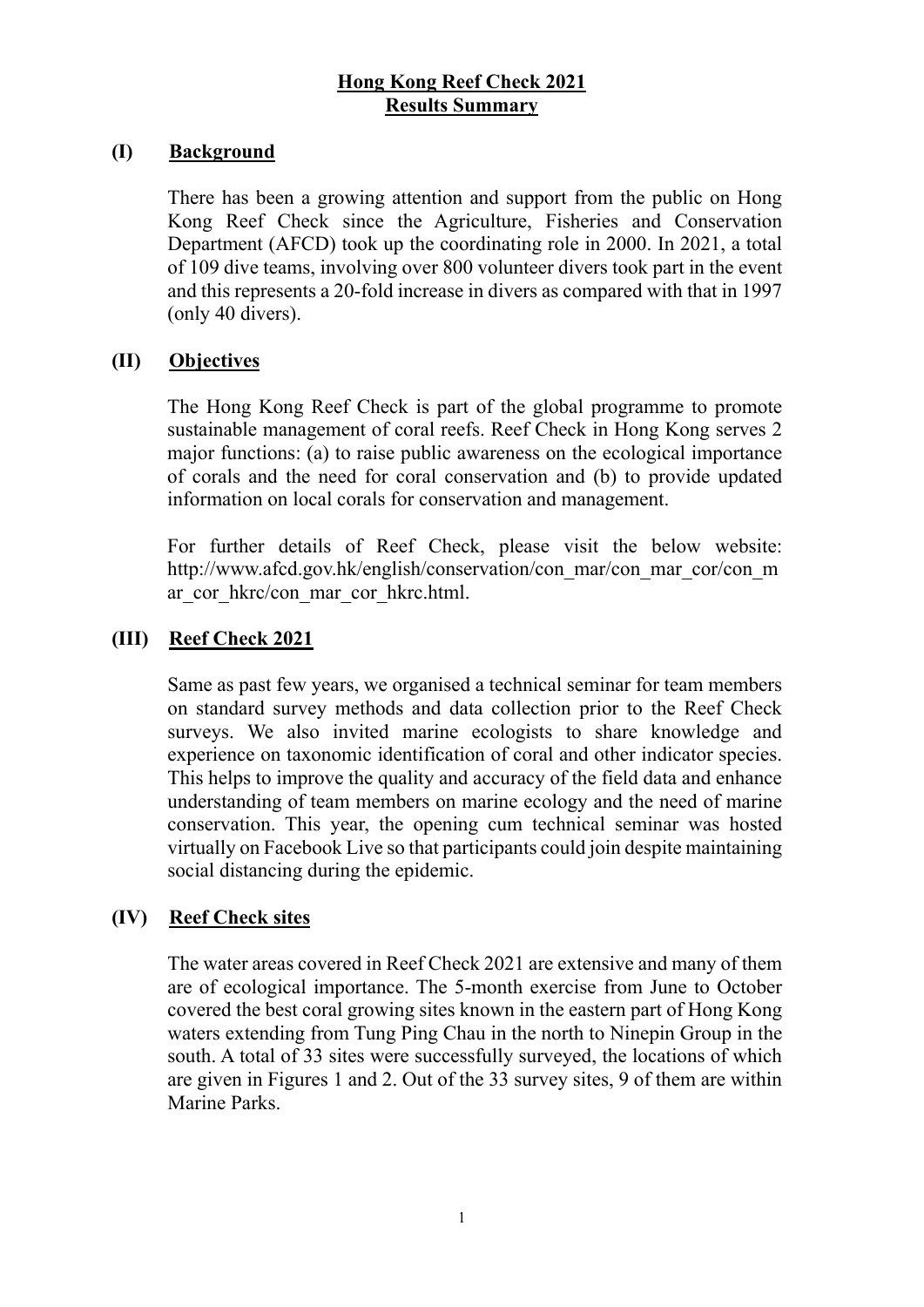# **(V) Major findings**

### (a) Coral coverage

- A variation in coral coverage (ranging from 10.4% to 82.9%) was recorded among 33 survey sites. The percentage of coral coverage for each survey site is shown in Table 1.
- Out of the 33 sites surveyed, 15 of them recorded high coral coverage (i.e. >50%). These sites included A Ma Wan of Tung Ping Chau, Lai Chi Wo and Au Yue Tsui of Yan Chau Tong, West and South of Crescent Island, Coral Beach and Pier of Hoi Ha Wan, Pak Lap Tsai, Pak A, Tai She Wan, Tai Mong Tsai, East and North of Sharp Island, Bluff Island and East Dam.
- Sharp Island North was the site with the highest coral coverage  $(82.9\%)$ .
- 5 out of 9 survey sites within Marine Parks (i.e. Hoi Ha Wan, Yan Chau Tong and Tung Ping Chau Marine Parks) recorded high coral coverage (i.e.  $>50\%$ ).
- Out of the 33 sites surveyed, corals at 11 sites were identified up to genus level by the team scientists. This reflects the increased interest of team members on coral identification and the success of the technical training we offered.
- (b) Species diversity
	- 19 out of the total 20 assigned indicator species were recorded in the survey. Most of the survey sites record high species diversity.
	- Out of the 20 assigned indicator species, wrasses, butterfly fish, groupers, sea urchins, sea cucumbers and cowries are species commonly found in the survey sites.
	- Most of the groupers, wrasses, sweetlips, and snappers were found in survey sites at Port Shelter and North-eastern waters including Yan Chau Tong Marine Park.
- (c) Change in Coral Coverage and Indicator Species
	- Change of coral cover and indicator species were examined and compared. This helps to assess the coral condition and fauna diversity of a coral reef ecosystem over time.
	- The growth and condition of corals at the 33 sites are stable with some sites showing slight variation. The change of coral cover in 2020 and 2021 is shown in Figures 1 and 2.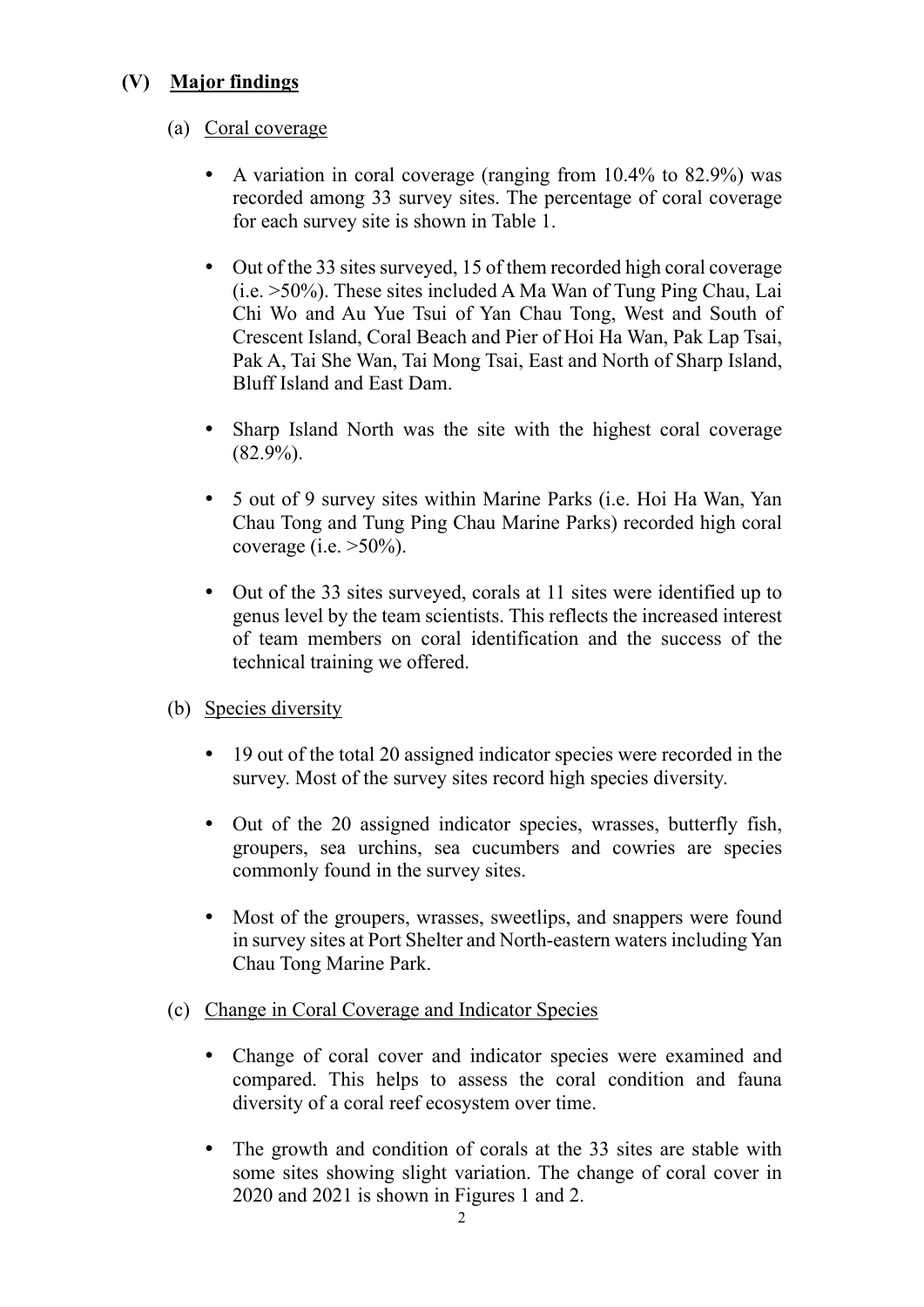- Long-term change of indicator species was examined. Results from past survey indicated that they are very stable and the species diversity remains on the high side.
- (d) Other Observations
	- No signs of destructive fishing practices were observed at all sites. However, we have recorded abandoned nets at 11 sites. The impacts were minor. We would arrange contractor to remove the abandoned nets.
	- Coral bleaching was observed at 6 sites. The impacts were minor and localised.
- (e) Coral Watch
	- The health condition of corals was assessed using specially designed Coral Health Monitoring Chart. The colour intensity of corals reflects the amount of the symbiotic algae (zooxanthellae) inside the corals, which in turn indicates the health status of the corals. The deeper the colour, the healthier is the corals.
	- The Coral Health Monitoring Chart has four sample colours and 6 degrees of darkness (Code 1 to 6) for each sample colour representing different stage of coral health condition. Code 1 is the lightest and Code 6 has the darkest colour.
	- Corals at 13 sites were assessed using Coral Watch tool in Reef Check 2021. The average health index is 4.15 (ranging from 3.25 to 4.73). The results are similar to last year (4.31). The average health index is well above the general average value (3), indicating corals were in healthy and stable condition.

# **(VI) Measures taken by AFCD on coral conservation**

Coral reefs are highly productive systems, which support a high diversity of marine life. AFCD has put in place a series of measures and programmes to protect and conserve the coral communities in Hong Kong. Key areas include:

(a) Designation of marine protected areas

We have designated six Marine Parks and one Marine Reserve for the conservation of marine environment and protection of corals. A plan is underway to designate more marine parks to better conserve the seascape feature and ecological resources.

(b) Education and publicity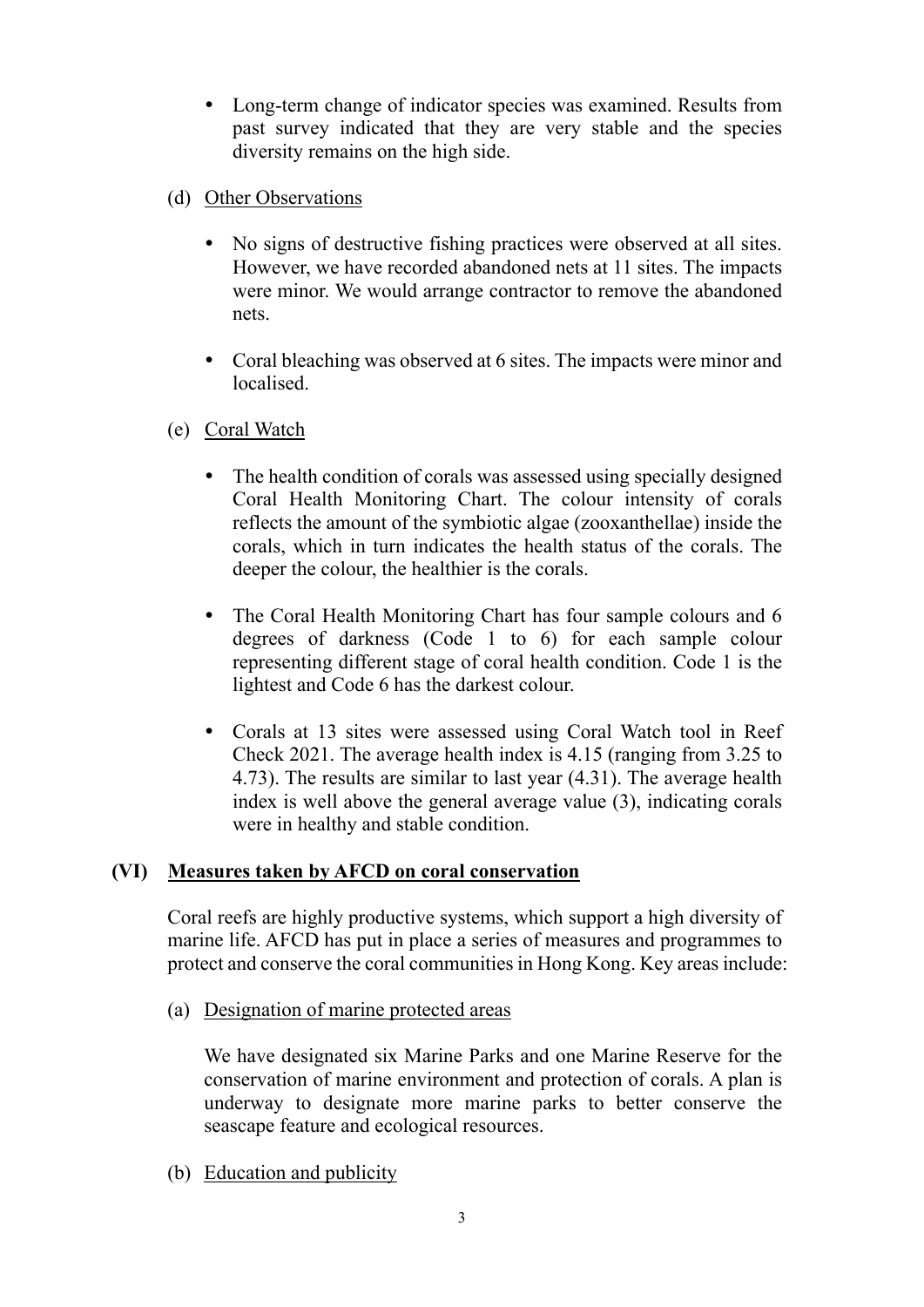We have organised a range of educational and publicity activities including public lectures, seminars and exhibitions to enhance public understanding of the importance of protecting the marine environment and coral communities. Ghostnet Cleanup Workshop and Coral Restoration Workshop were organised to educate divers and allow them to participate in protecting the marine environment and coral communities.

#### (c) Monitoring and studies

We actively monitor the status of coral communities of Hong Kong through annual "Reef Check". Results of the Reef Check are publicised to raise public awareness of the current status of our marine environment and to seek their cooperation in protecting our precious marine resources.

In addition to Reef Check, we also undertake comprehensive coral studies to provide information for sound and adaptive management. We have implemented an online coral bleaching reporting system, which allows divers to submit their bleaching sightings.

#### (d) Reduce coral damage caused by boating and recreational activities

To protect coral communities from anchor damage, mooring and marker buoys have been installed in Marine Parks where recreation pressure is high.

Also, specially-designed marker buoys were installed at Bluff Island, Port Island and Sharp Island west since 2002 and South Ninepin Island, Shelter Island and Sharp Island East since 2015 for better protection of coral from anchor damages. The monitoring results at Sharp Island and Bluff Island indicated that there has been an overall increase in live coral cover in the marker area and damaged corals had shown signs of recovery.

Leaflets and posters on "No-anchoring area" at Bluff Island, Port Island, Sharp Island West, Sharp Island East, South Ninepin Island and Shelter Island and stickers on "Codes for visiting coral areas" have been published and distributed to the boaters and divers through various channels.

### (e) Scientific database

Currently a total of 84 hard coral species, from 28 genera of 12 families have been found in Hong Kong waters. A total of 67 species of octocorals (29 species of soft corals and 38 species of gorgonians) and 6 species of black corals were also recorded in Hong Kong waters.

A series of field guides, including "Field Guide to Hard Corals of Hong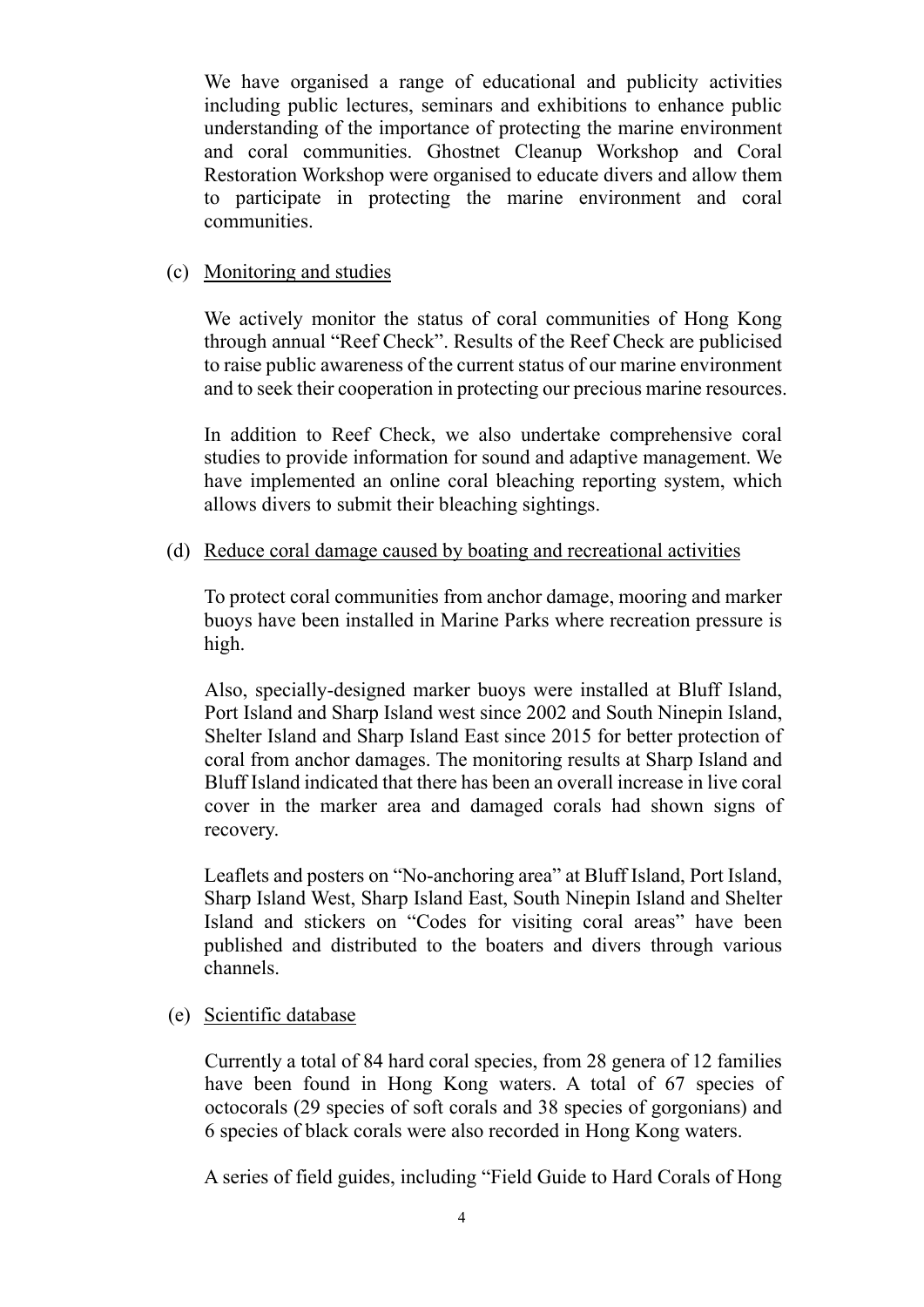Kong", "Field Guide to Common Corals of Hong Kong", "Field Guide to Common Reef Fishes of Hong Kong", "Field Guide to Indicator Fishes of Hong Kong Reef Check", "Field Guide to Indicator Fishes of Hong Kong Reef Check II", "Field Guide to Indicator Invertebrates of Hong Kong Reef Check" and "Field Guide to Indicator of Hong Kong Reef Check" were published to document the diversity and unique features of our local coral communities and reef-associated marine life.

We have completed a consultancy study of coral bleaching and bioerosion in Hong Kong. The study provided updated and scientific data and recommended appropriate management measures and longterm monitoring.

Marine Conservation (Biodiversity) Division Country and Marine Parks Branch Agriculture, Fisheries and Conservation Department

11th December 2021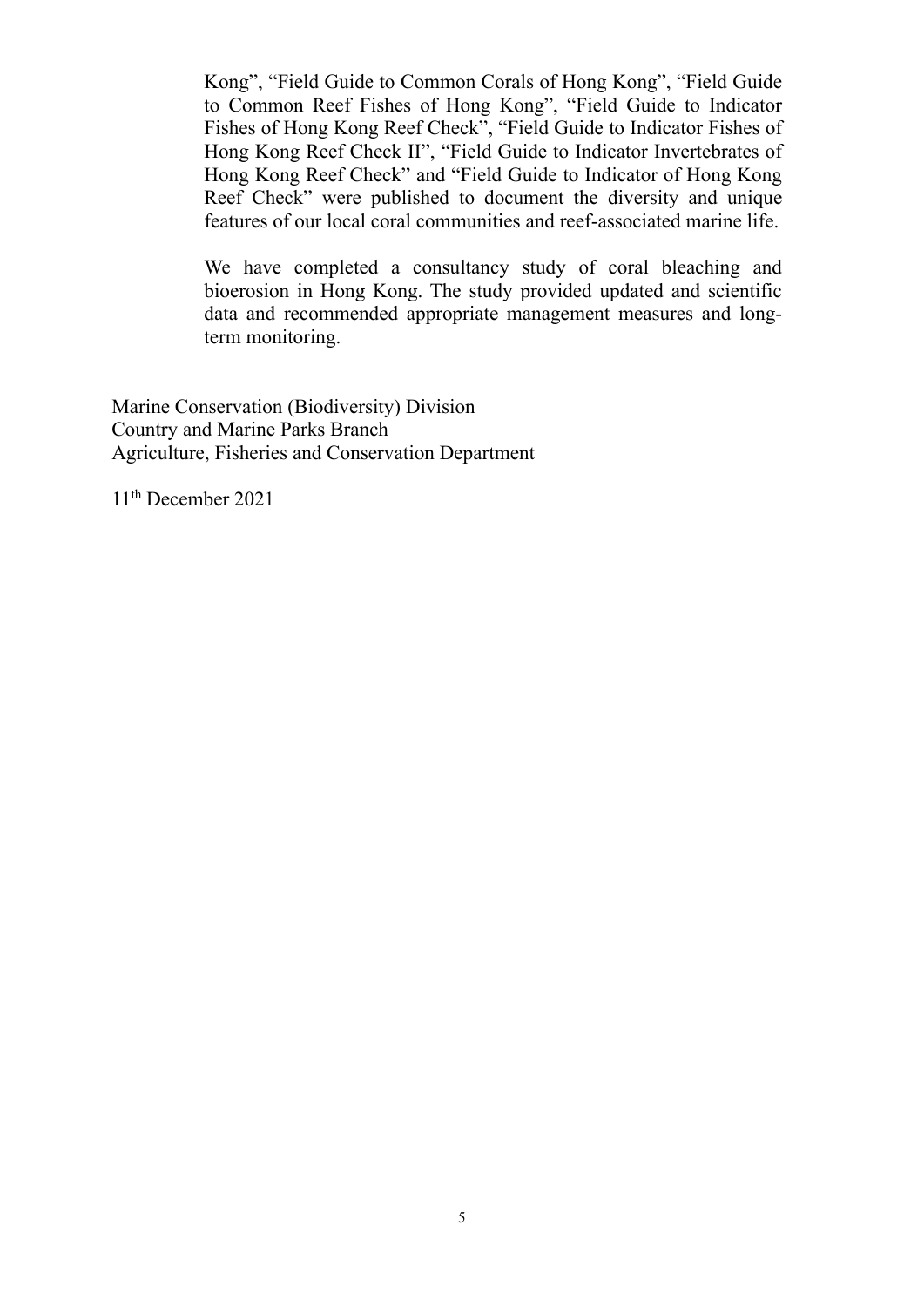Table 1: Hard coral coverage at 33 sites

| Site |                              | Coral Cover $(\% )$ |
|------|------------------------------|---------------------|
| 1.   | A Ma Wan, Tung Ping Chau     | 61.6                |
| 2.   | A Ye Wan, Tung Ping Chau     | 38.1                |
| 3.   | Wong Ye Kok, Tung Ping Chau  | 43.7                |
| 4.   | Kai Kung Tau, Kat O          | 20.7                |
| 5.   | Tau Tun, Kat O               | 24.0                |
| 6.   | Lai Chi Wo, Yau Chau Tong    | 58.8                |
| 7.   | Au Yue Tsui, Yau Chau Tong   | 55.3                |
| 8.   | Ngau Shi Wu Wan              | 27.3                |
| 9.   | Wu Pai, Crescent Island      | 50.0                |
| 10.  | <b>Cresent Island West</b>   | 55.3                |
| 11.  | <b>Crescent Island South</b> | 63.8                |
| 12.  | Tung Wan, Double Island      | 21.9                |
| 13.  | Wong Chuk Kok Hoi            | 10.4                |
| 14.  | Port Island                  | 19.3                |
| 15.  | Moon Island, Hoi Ha Wan      | 21.0                |
| 16.  | Coral Beach, Hoi Ha Wan      | 69.7                |
| 17.  | Pier, Hoi Ha Wan             | 60.9                |
| 18.  | Gruff Head, Hoi Ha Wan       | 47.7                |
| 19.  | Long Ke Wan                  | 30.0                |
| 20.  | Siu Long Ke                  | 48.1                |
| 21.  | Pak Lap Tsai                 | 54.4                |
| 22.  | Pak A                        | 59.4                |
| 23.  | Tai She Wan                  | 60.6                |
| 24.  | Tai Mong Tsai                | 68.1                |
| 25.  | Town Island                  | 45.4                |
| 26.  | Sharp Island East            | 73.4                |
| 27.  | Sharp Island North           | 82.9                |
| 28.  | Sharp Island South           | 48.0                |
| 29.  | Pak Ma Tsui                  | 39.1                |
| 30.  | Shelter Island               | 32.3                |
| 31.  | <b>Bluff Island</b>          | 66.8                |
| 32.  | East Dam                     | 60.6                |
| 33.  | Ninepin                      | 22.8                |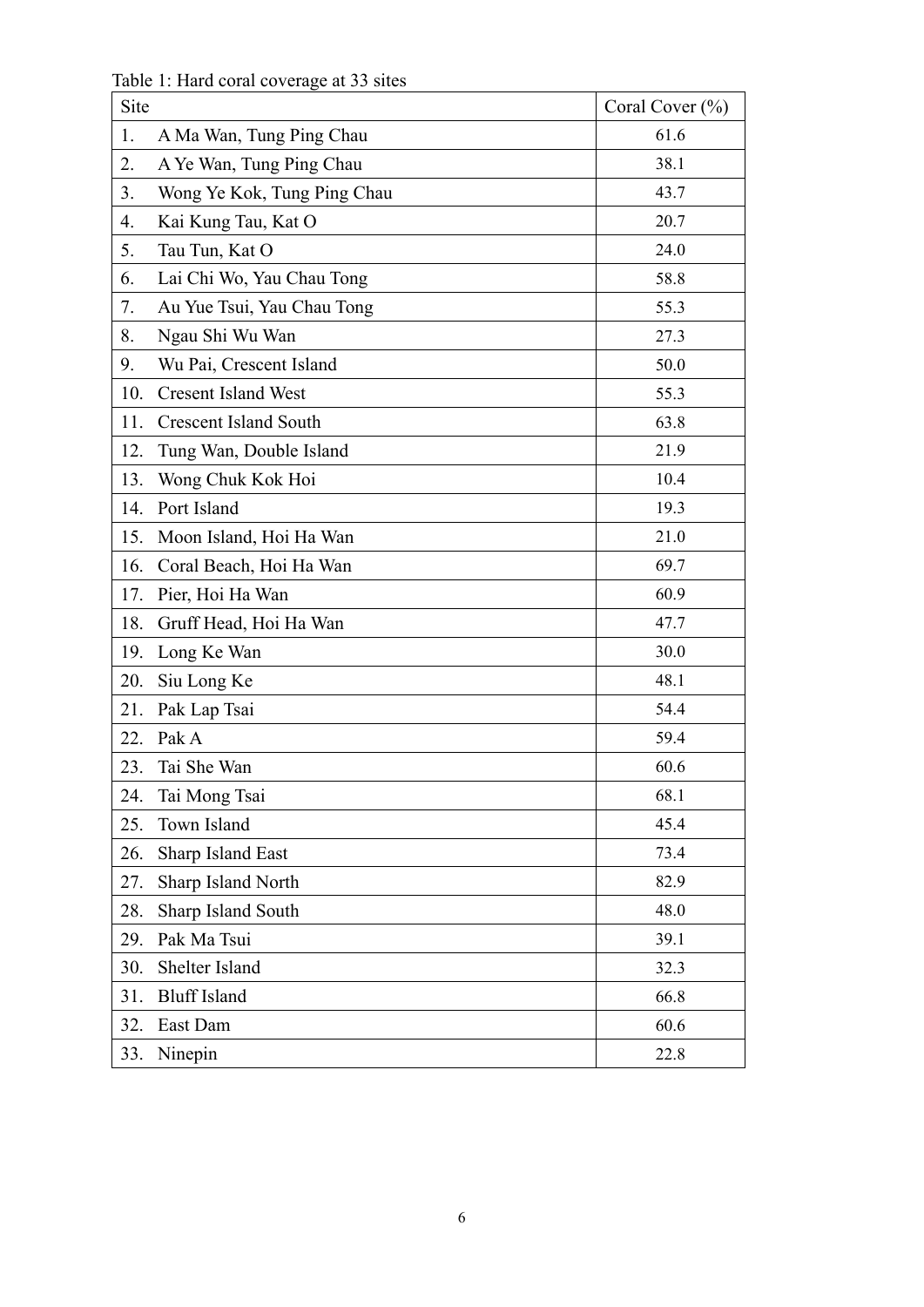